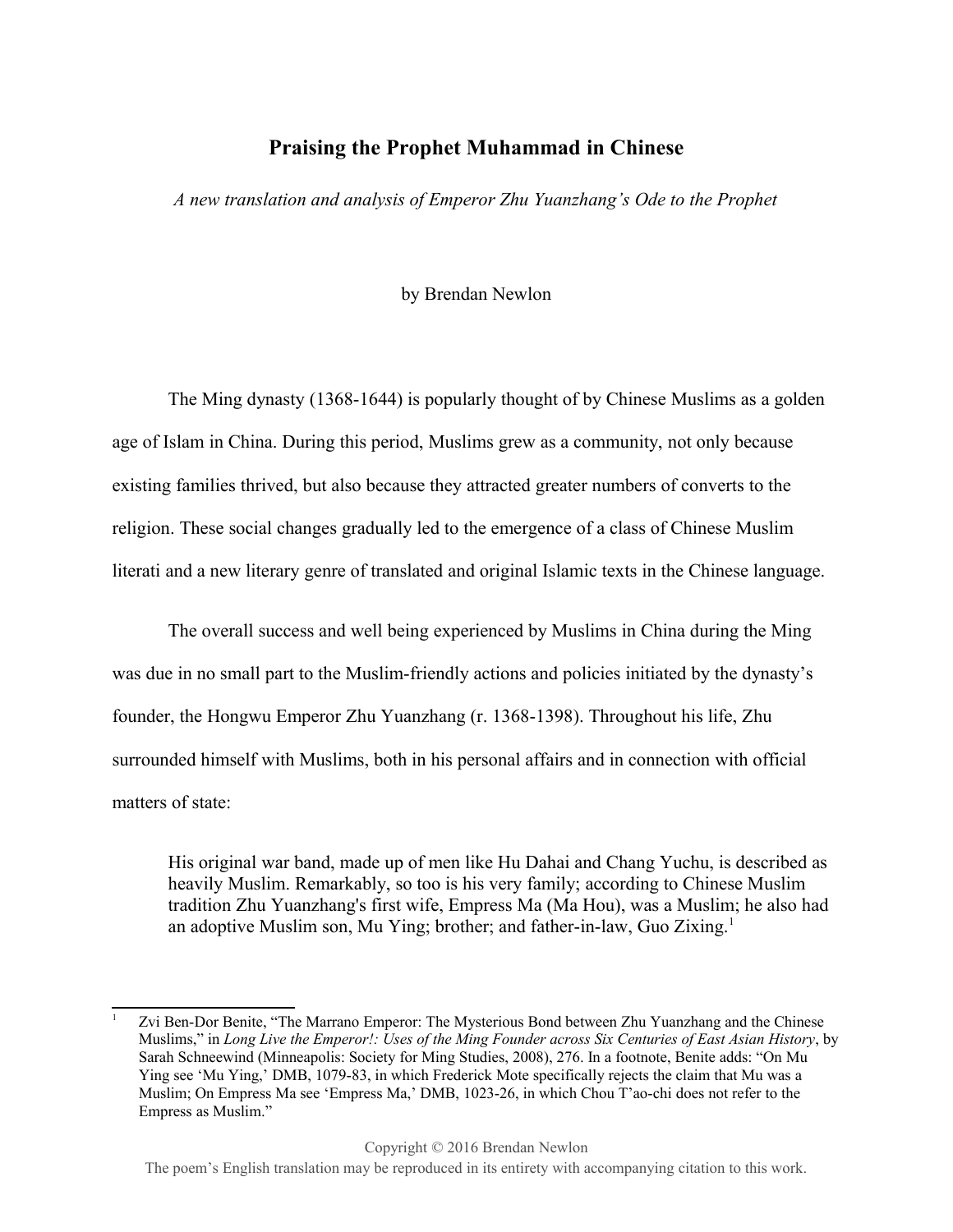In 1935, the historian Jin Jitang went as far as to hint that Zhu Yuanzhang was himself a Muslim, a claim Chinese historian Fu Tongxian made explicitly. Fu explains that "the attitude of the Ming emperors was partial towards Islam and they held it in the highest esteem. It is probably that Taizu Zhu Yuanzhang was a follower of the Islamic Teaching."[2](#page-1-0) For those who subscribe to the narrative of a Muslim Ming Emperor, the smoking gun is the emperor's remarkably favorable public engagement with the religion of Islam:

For instance, in the early years of Emperor Hongwu's reign in the Ming Dynasty ' His Majesty ordered to have mosques built in Xijing and Nanjing [the capital cities], and in southern Yunnan, Fujian and Guangdong. His Majesty also personally wrote *baizizan* [a eulogy] in praise of the Prophet's virtues.'[3](#page-1-1)

The text of Zhu's poetic ode *baizizan*, presented below as the *One Hundred Words of Praise*, lauds the religion of Islam and the Prophet Muhammad with brazen approbation. Determining Zhu's personal religious affiliation may be impossible from the available historical data, but his poem has indisputably been written in the authorial tone of a believer.

The emperor's 14<sup>th</sup> century ode praising the Prophet Muhammad was among the earliest known texts to introduce Islam in Chinese. It is not only authored in Chinese language, but also in a classical Chinese poetic style. Furthermore, it makes use of familiar conceptual structures and phrases that convey multiple layers of meaning within the context of the Chinese religious philosophical discourse of the period. What follows is a complete presentation of the emperor's historic poem, including a new critical English translation.<sup>[4](#page-1-2)</sup>

<span id="page-1-0"></span><sup>2</sup> Jin Jitang (金吉堂), *Zhongguo hui jiao shi yan jiu (*中國回敎史研究*) [A historical study of Islam in China]* (北 平: 成達師範出版部, 1935), 154; Fu Tongxian (傅統先), *Zhongguo hui jiao shi (*中國回敎史*)* (中國: 商務印 書館, 1934), 60, http://goo.gl/Lkcv9a; Both were cited in Ben-Dor Benite, "The Marrano Emperor: The Mysterious Bond between Zhu Yuanzhang and the Chinese Muslims," 276–77.

<span id="page-1-1"></span><sup>3</sup> Maria Jaschok and Jingjun Shui, *The History of Women's Mosques in Chinese Islam: A Mosque of Their Own* (Psychology Press, 2000), 77.

<span id="page-1-2"></span><sup>&</sup>lt;sup>4</sup> A number of translations are available, but I have translated it here in a way that is attentive to the many referential expressions and set phrases that could only have been chosen deliberately by the author, and demonstrate advanced literacy in Islamic traditions. The nature of classical Chinese poetry allows for some ambiguity in meaning, and while I was not able to preserve all of the potential meanings in the English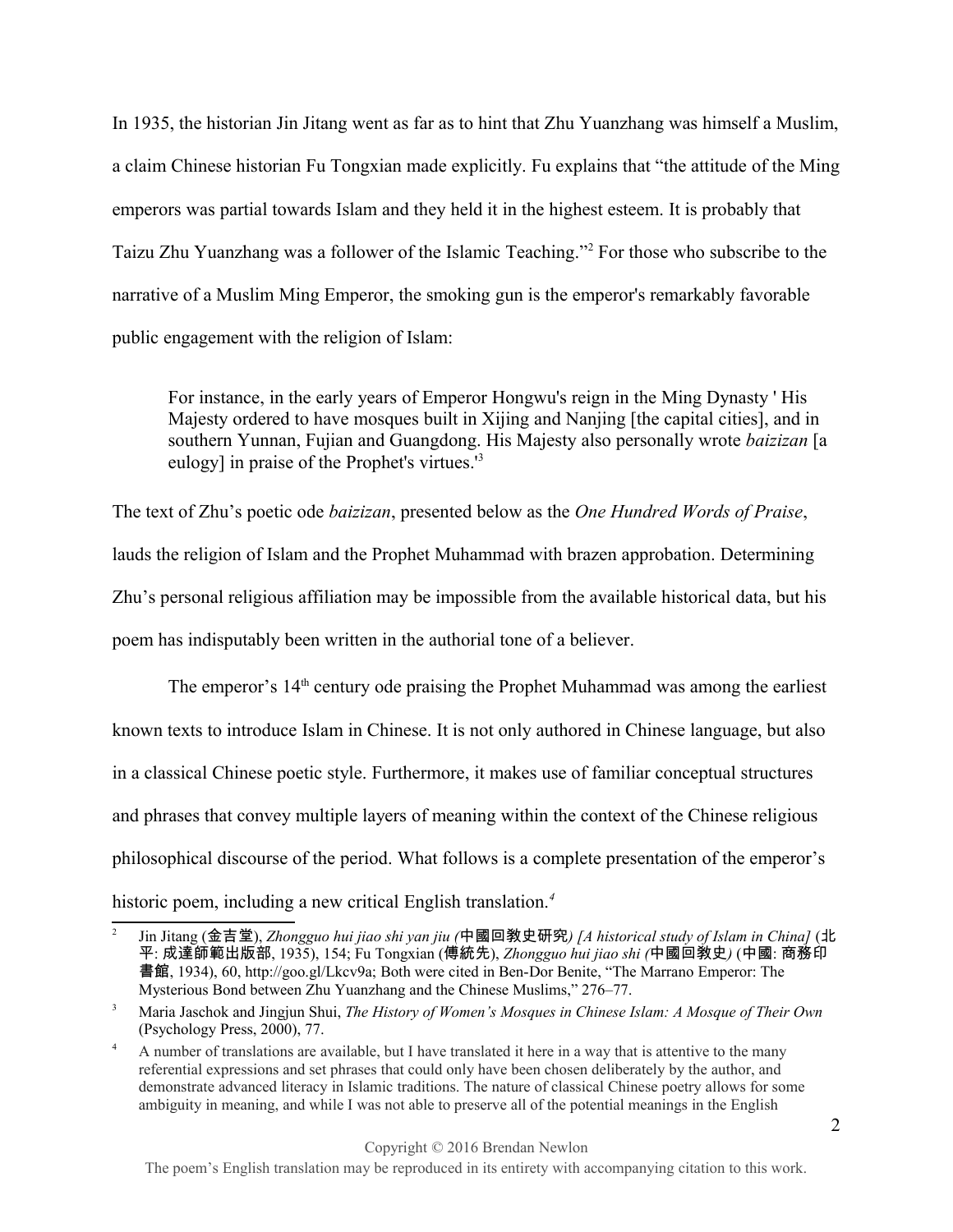## **One Hundred Words of Praise** 百字讃

| 1<br>$\overline{2}$ | The universe began with the heavenly tablet recording<br>his name. The religion-delivering great sage, born in<br>the western realm.                                                                                                                                 | 乾坤初始,天籍注名。<br>傳教大聖,降生西域。                             |
|---------------------|----------------------------------------------------------------------------------------------------------------------------------------------------------------------------------------------------------------------------------------------------------------------|------------------------------------------------------|
| 3<br>4              | Conferring and receiving heavenly scripture in thirty<br>parts, universally transforming all created beings.<br>Master of the trillion rulers, leader of the ten thousand<br>sages.                                                                                  | 授受天經,三十部冊,<br>普化眾生。億兆君師,<br>萬聖領袖。                    |
| 5<br>6<br>7<br>8    | Assisted by destiny, protector of the community. In each<br>of the five prayers, he silently supplicates for their total<br>well-being. His intention is that Allah should remember<br>the needy. Deliver them from tribulations to safety,<br>Knower of the unseen. | 協助天運,保庇國民。<br>五時祈祐,默祝太平。<br>存心真主,加志窮民。<br>拯救患難,洞徹幽冥。 |
| 9<br>10             | Exalted above every soul and spirit, free from any<br>blameworthy deeds. A mercy to all of the worlds, whose<br>path is preeminent for all time.                                                                                                                     | 超拔靈魂,脱離罪業。<br>仁覆天下,道冠古今。                             |
| 11                  | Renounce spiritual ignorance; return to The One $-$ that<br>is the religion called Islam.                                                                                                                                                                            | 降邪歸一,教名清真。                                           |
| 12                  | Muhammad is the most noble sage.                                                                                                                                                                                                                                     | 穆罕默德,至貴聖人。                                           |

The language of this poem is fascinating, in part because it is clearly evocative of set phrases from Islamic tradition, especially concepts popular among the Central Asian Sufi orders. Many of those concepts have since spread to the point of becoming ubiquitous among Muslims worldwide. The emperor's reference to those ideas demonstrates his remarkable familiarity with Islam and the high esteem with which he regarded Islam relative to other religions.

translation, I will discuss some of them below. **Mandarin pronunciation guide:** gān kūn chū shǐ / tiān jí zhù míng / chuán jiào dà shèng / jiàng shēng xī yù / shòu shòu tiān jīng / sān shí bù cè / pǔ huà zhòng shēng / yì zhào jūn shī / wàn shèng lǐng xiù / xié zhù tiān yùn / bǎo bì guó mín / wǔ shí qí yòu / mò zhù tài píng / cún xīn zhēn zhǔ / jiā zhì qióng mín / zhěng jiù huàn nàn / dòng bié yōu míng / chāo bá líng hún / tuō lí zuì yè / rén fù tiān xià / dào guàn gǔ jīn / jiàng xié guī yī / jiào míng qīng zhēn / mù hǎn mò dé / zhì guì shèng rén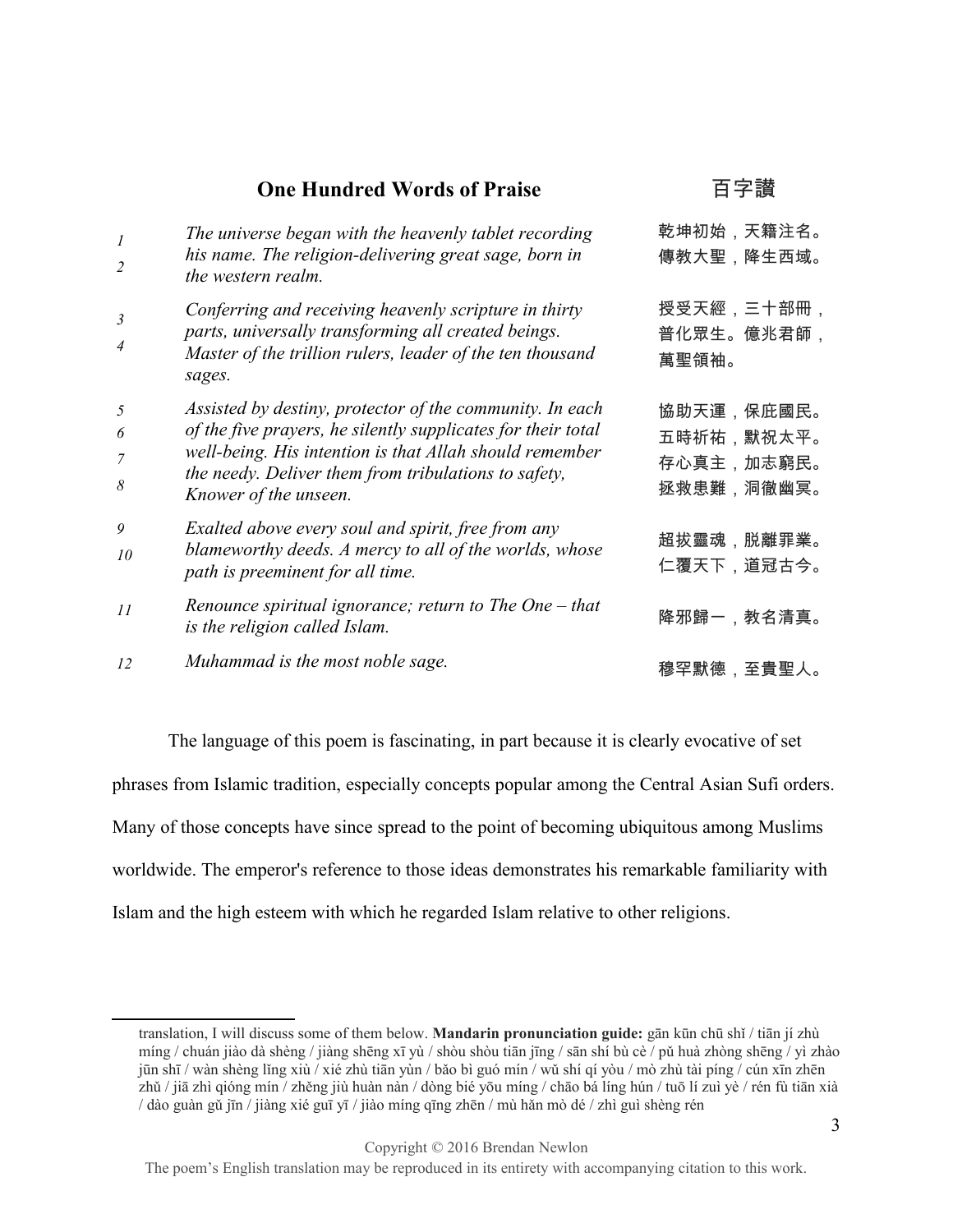For example, in his first line he refers to the view common among Muslims (particularly within Sufi traditions) about the first thing that Allah created. Prophetic traditions, each having been established to varying degrees of narrative authenticity, seem to differ about what Allah created first. According to one narration, the first thing created was the heavenly Pen (sometimes identified allegorically as the initial principle of intellect or reason) which records on the heavenly Tablet everything that Allah destined to exist or occur from that time on until the Day of Judgment.<sup>[5](#page-3-0)</sup> According to other narrations, the first thing Allah created was the light of the Prophet Muhammad (*nūr Muḥammadiyya)* meaning, perhaps, his soul, or the blessed essence of truth and goodness that the Prophet would later embody in the world. This second narration is the account preferred by most Sufis. The emperor's eloquent construction of eight Chinese characters manages to reconcile both views by explaining that the Pen and Tablet came into existence in their action of declaring the name of the Prophet. Thus, the Prophet existed at least in a *nominal* sense, but recording this fact was the first *action* with which the universe was inaugurated.

The phrase "thirty parts" (line 3) refers to the custom of dividing the text of the Qur'an, Allah's eternal speech revealed to the Prophet Muhammad, into thirty sections (*juz*) for convenience when planning to recite the entire book within a month. "Leader to the ten thousand sages" (line 4) refers to the Prophet Muhammad's honorific titles *sayyid al-anbiyā'* and *imām almursalīn,* "chief of the prophets" and "leader of the Messengers." The unusual placement of the word "intention" (line 7) would not make sense in the context of the line unless the author was familiar with the technical vocabulary of Islamic ethics, which locates intention as the real

<span id="page-3-0"></span><sup>5</sup> The word I've translated above as "heavenly tablet" (line 1) is more properly a *register*, which combines the function of Pen and Tablet within one word. Using this word enables the author to further emphasizes function over form, which supports the interpretation of the Prophet as the first created *thing* and the recording of his name as the first created *action*.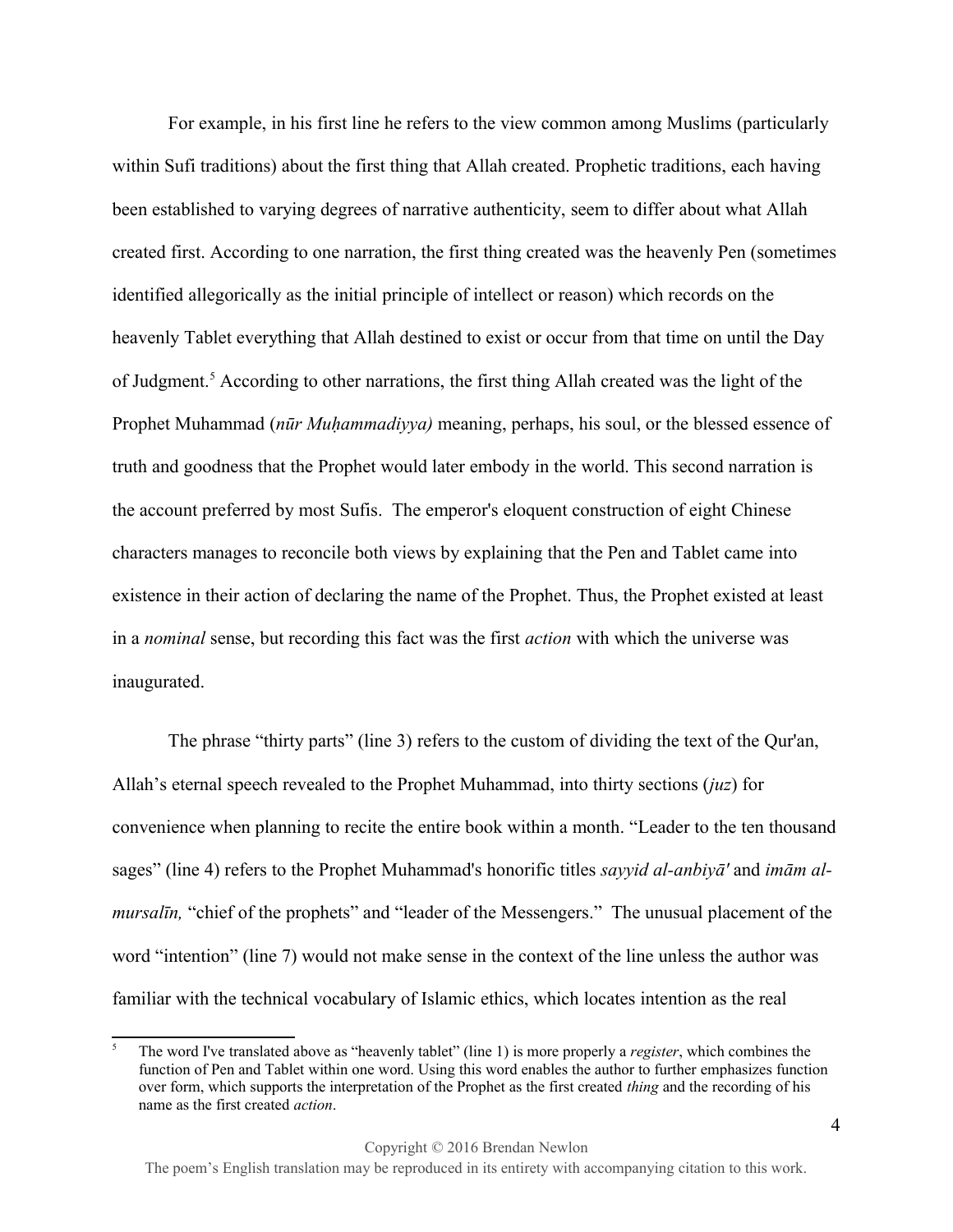source of an action's moral value, as expressed in the famous *hadīth* "actions are but by intention..."[6](#page-4-0) The phrase "free from any blameworthy deeds" (line 9), introduces the concept of *ʿiṣmah*, which is the Sunni orthodox position within Islamic theology that the prophets were all divinely protected from ever committing sinful or blameworthy actions. Of course, praising the Prophet as a "mercy to all the worlds" (line 10) is a close translation of a verse in the Qur'an (*al-Anbiyā'* 21:107).[7](#page-4-1)

The phrase "exalted above every soul and spirit" (line 9) may be a translation of a line from al-Būsīrī's (d. 1294) famous ode the *Burdah*, which praises the Prophet in a style similar to the emperor's ode. In the *Burdah*, al-Būsīrī writes that "Muhammad is the noble leader over both worlds and both creations" (i.e. humans and jinn; souls and spirits). The practice of reciting the *Burdah* and its popularity among Muslims everywhere, and especially among the Sufi orders that spread throughout Central Asia, makes it likely that the *Burdah* would have been a familiar poem among Chinese Sufis and mosque communities at the time. A Muslim audience might very well have understood this line in the emperor's poem to be a translated quotation of al-Būsīrī's ode.<sup>[8](#page-4-2)</sup>

<span id="page-4-0"></span><sup>6</sup> Yahya ibn Sharaf an-Nawawi, *Forty Hadith*, trans. ʻIzz al-Dīn Ibrāhīm and Denys Johnson-Davies (Damascus, Syria: The Holy Koran Publishing House, 1976), 26.

<span id="page-4-1"></span><sup>7</sup> The expression I've translated as "Knower of the unseen" (line 8) is difficult to interpret definitively because the author's intended meaning is unclear. Muslims generally affirm that, to some degree, the Prophet was endowed by Allah with knowledge of certain unseen realities. However, the phrase appears here at the end of a series of supplications asking Allah to help those who are absent from the supplicant (f*ī al-ghayb* "in the unseen") and whose needs may also not be apparent to others (i.e., they are "unseen"). It is characteristic of Islamic supplications to finish by calling on Allah through one of the divine names or characteristics that relate to the theme of the supplication, and the Qur'an refers to Allah as the "Knower of the unseen and the apparent" (*al-Hashr* 59:22). For that reason, I have capitalized the letter "K" to indicate that this is most likely intended as a direct address to Allah through one of the divine characteristics mentioned in the Qur'an, and not a statement addressing the Prophet's knowledge of the unseen. An intriguing second possibility is that the author intentionally leveraged the ambiguity inherent in the Chinese poetic language to express both of these potential meanings simultaneously.

<span id="page-4-2"></span><sup>8</sup> Since texts such as the *Burdah* are most often transmitted orally, it is impossible to determine when it first became popular among Muslims in Chna, however, we do know that a complete Chinese translation of the *Burdah* was recorded by Yusuf Ma Dexin (d. 1874) under the title *tianfang shijing* (*The Classic of Arabian Poetry*).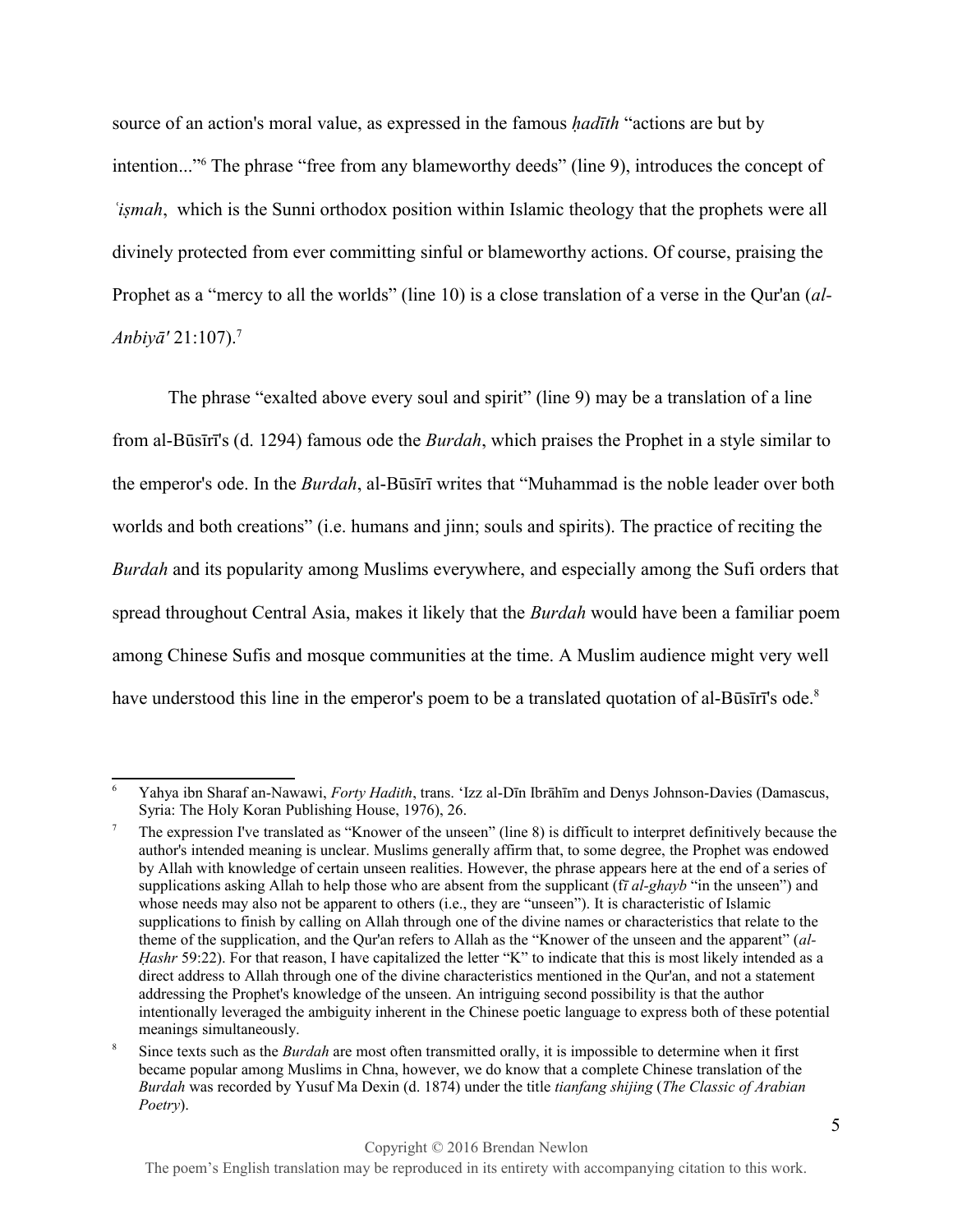The emperor's ode also incorporates set phrases and expressions commonly used in Chinese Buddhist and Confucian literary traditions. For example, "universally transforming all created beings" (line 3) is a set phrase used in Buddhist sutras. It appears often in Buddhist texts and discourse, including the Chinese translation of the Avatamsaka sutra (ca. 699 CE), which uses the same wording in the line: "The Buddha's disciple dwelling here acts as a wheel-turning king, universally teaching living beings to practice the ten goods."<sup>[9](#page-5-0)</sup> Transferring this particular phrase from the context of Buddhism to the context of Islam in China is significant, because after Buddhism, Islam was the first foreign religious tradition to become prevalent in China and represent itself as a universal teaching. The choice to use this phrase is a declaration of Islam's naturalization; despite its foreign origins, Islam's universal scope makes it a Chinese religion through the same universalizing expression that legitimized the status of Buddhism in China. The choice to translate the word "prophet" referentially through the Confucian word for a "sage," further naturalizes his *teaching* (line 11) as a principled model of social propriety and ethical ideal within the same tradition as the teachings of Confucius and Mencius.<sup>[10](#page-5-1)</sup> In Chinese, the word *jiao*, or teaching, is the same general word which is used to designate a religion; at the time, Islam was most often referred to by the name *qingzhen jiao*, or "pure true teaching".

The line "renounce spiritual ignorance; return to The One" (line 11) appears to be a complicated play on words. On the one hand, it presents the narrative of Islam as having been revealed in the context of *jahiliyya*, spiritual ignorance characterized by erroneous religious beliefs. In this sense, it could be a statement of Islamic monotheism dispelling the *heresies* of the

<span id="page-5-0"></span><sup>9</sup> In Chinese: "佛子住此作輪王 普化眾生行十善." Buddhist Text Translation Society, *Introducing the Avatamsaka Sutra.* (Talmage, CA: Buddhist Text Translation Society, 1980), 39, http://goo.gl/SLfn8s.

<span id="page-5-1"></span><sup>10</sup> For further discussion of the function of Confucian terminology and discourse in establishing normative Chinese social values, see Brendan Peter Newlon, "The Rectification of Identities: Constructing Orthodoxy in Chinese Society, Confucianism, and Islam," *Essays on Islam in China*, May 2015, https://www.academia.edu/27081161/The\_Rectification\_of\_Identities\_Constructing\_Orthodoxy\_in\_Chinese\_So ciety\_Confucianism\_and\_Islam.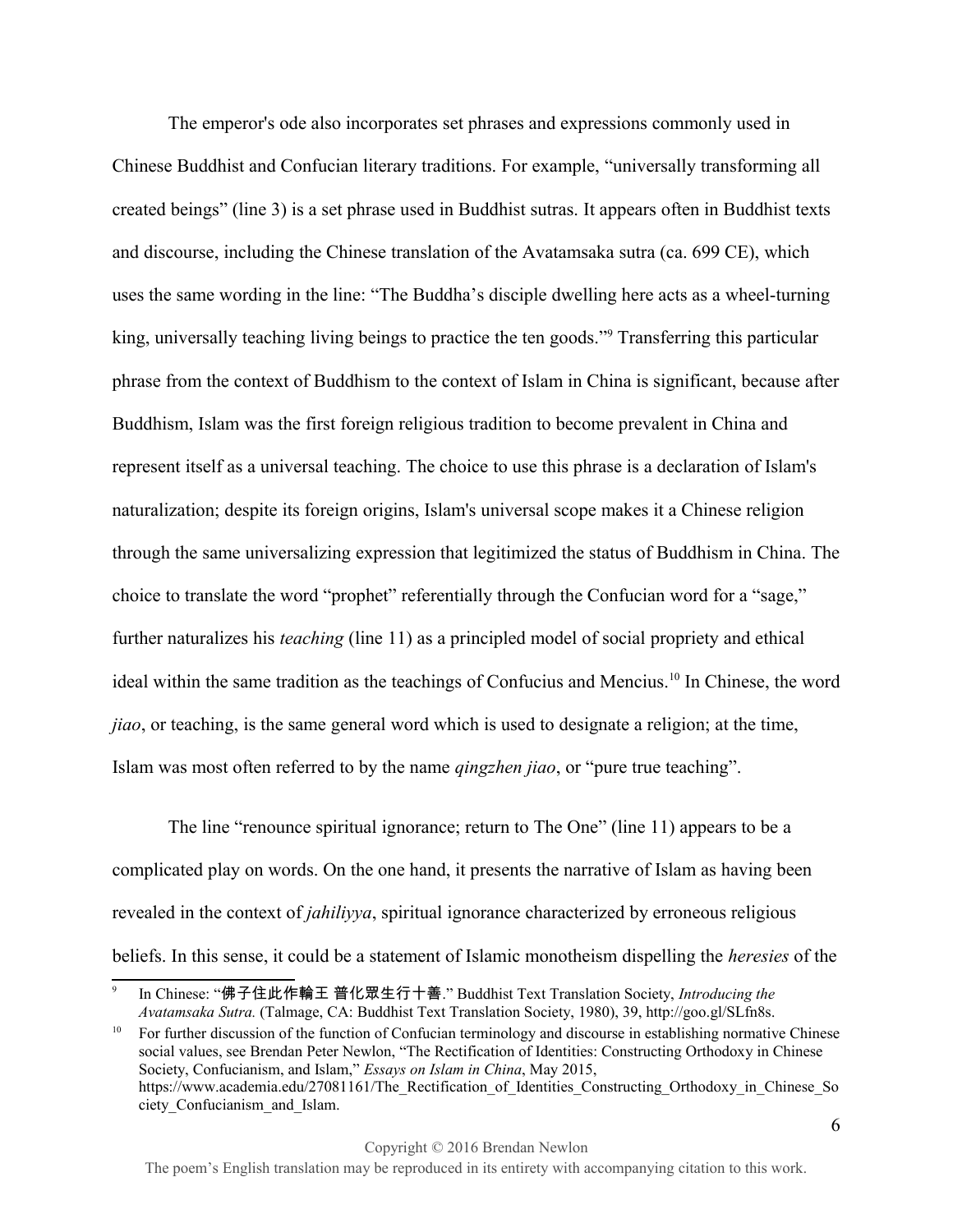polytheists, as in the Islamic profession of faith "there is no god but the One God." At the same time, it evokes the narrative of Islam as abrogating or correcting the corrupted understanding of all prior revelations (i.e. Judaism, Christianity, and Sabean gnosticism) and calling for a return to their common origin: the divine revelation of God's oneness. In the competitive plurality of religious traditions in Central Asia and the cosmopolitan trade centers of the Silk Road, this narrative was extended by analogy to the abrogation and correction of all other Christian, Zoroastrian, Manichean, and gnostic teachings. Upon reaching China, it could reasonably be assumed to extend in the same way to Confucianism, Buddhism, and Taoism as well. In fact, this is actually implied by the preceding line "...path preeminent for all time," (line 10) which one might just as easily translate in a more confrontational tone as "this Tao supersedes all prior and contemporary teachings."

The choice of the phrase *xiangxie guiyi*, "renounce spiritual ignorance; return to The One" (line 11) is also reminiscent of phrases like *sanjiao guiyi*, "the unification of the three teachings." The latter is an example of a typical phrase in the Neo-Confucian discourse of religious syncretism which became increasingly popular during the same period in which the emperor wrote his ode to the Prophet. In that discourse, "unification of the three teachings" meant incorporating Confucian, Buddhist, and Taoist concepts to constitute a unified philosophical and religious system. A clever linguistic twist that appears in the emperor's poem is that the shared words *guiyi* cannot be taken to mean "unification," unless they simultaneously express the sense of "returning" since the line would not otherwise make sense as a complete thought. Instead, it evokes the narrative of Islam calling people to abandon the erroneous religions corrupted by generations of their predecessors and return to *fiṭrah*, the original "*clear* and *true*" faith at the root of human nature.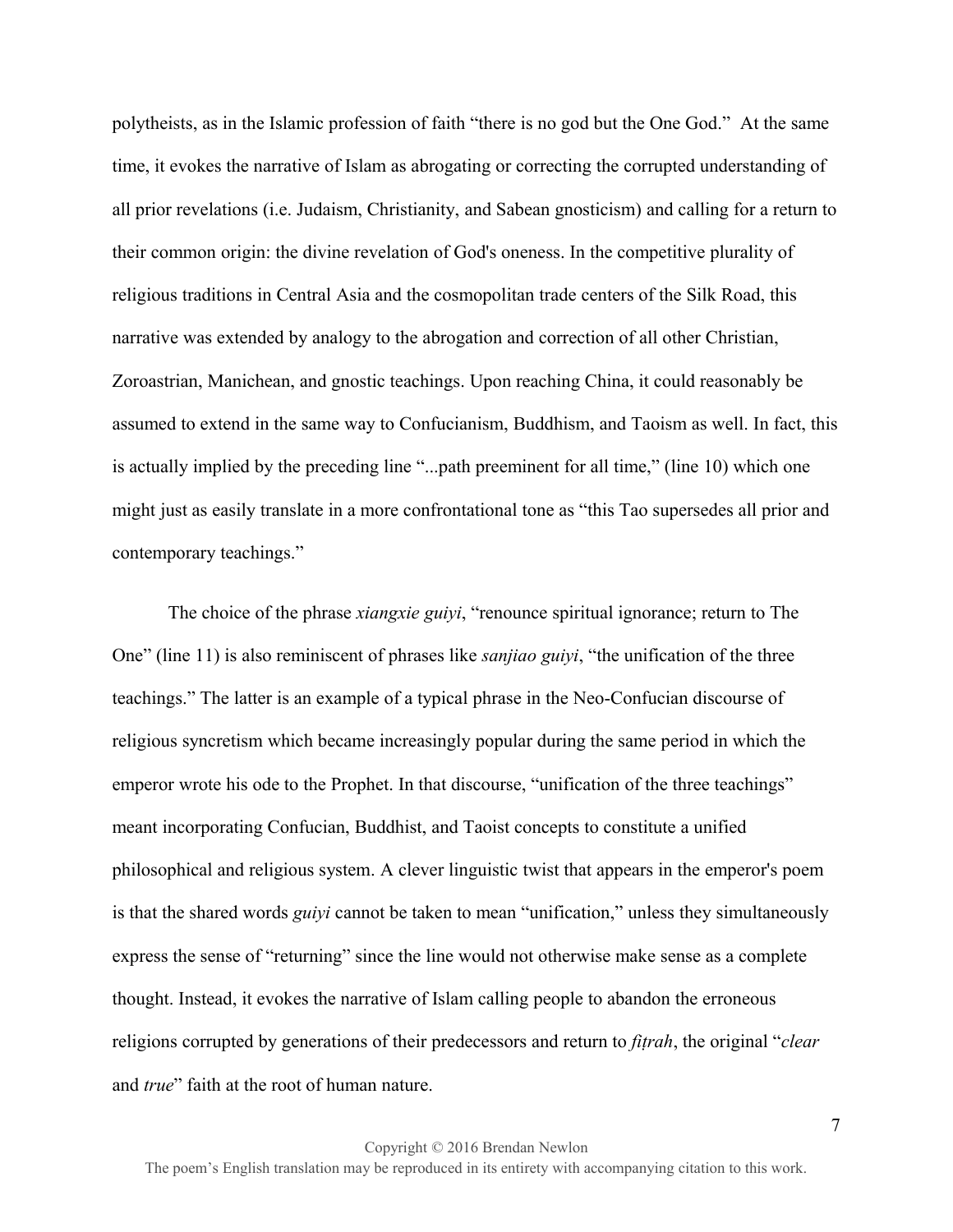The ode can be partitioned into three parts. The first part (lines 1-4) introduces the topic in a universal context, identifying the Prophet as the central focus in the creation of the universe. Moreover, his message provides the means of universal salvation for all beings, which naturally justifies praising his rank as superseding that of all rulers and sages. The second part (lines 5-8) offers a candid glimpse into the heart and private thoughts of the Prophet; as he supplicates in prayer, his sincerity, humility, and selfless concern for others are revealed to the reader. In the final third of the poem (lines 9-12), the rhetorical tone of the poem shifts again. Unlike the mythic sense of grand cosmic significance of the first part or the intimate compassion reflected in the second part, the third part seems to confront the reader directly with an appeal to embrace the path of Islam. The entire poem could be read as a persuasive argument: *the entire universe is centered upon this supreme sage, he conveys a complete scripture from heaven, and he epitomizes the sage ruler whose sole concern is his people's well-being – surely his is the only path worthy to be followed!* 

In keeping with the frank tone of the poem's conclusion, lines 10-11 might be interpreted as stating, "this *religion supersedes* all *prior* and *contemporary* teachings, so *abandon* those *heresies* and *return* to *unity* in the *religion named Pure* and *True* (i.e. Islam)."[11](#page-7-0) The reader is urged to abandon the erroneous teachings of inferior sages. Islam, as its Chinese name highlights, is the *path* that is *clear* and *true* (line 11), *preeminent for all time* (line 10) and capable of *universally transforming all beings* (line 3) by showing *mercy to all under heaven*  (line 10). In other words, the Tao of this Prophet provides the ideal foundation for a harmonious society, so following it is nothing less than an ethical imperative.

<span id="page-7-0"></span><sup>11</sup> I have italicized the words in the sentence above that are the explicit meaning of the Chinese characters to identify the way the dynamics of the Chinese grammar and poetic structure invite various interpretations of these phrases.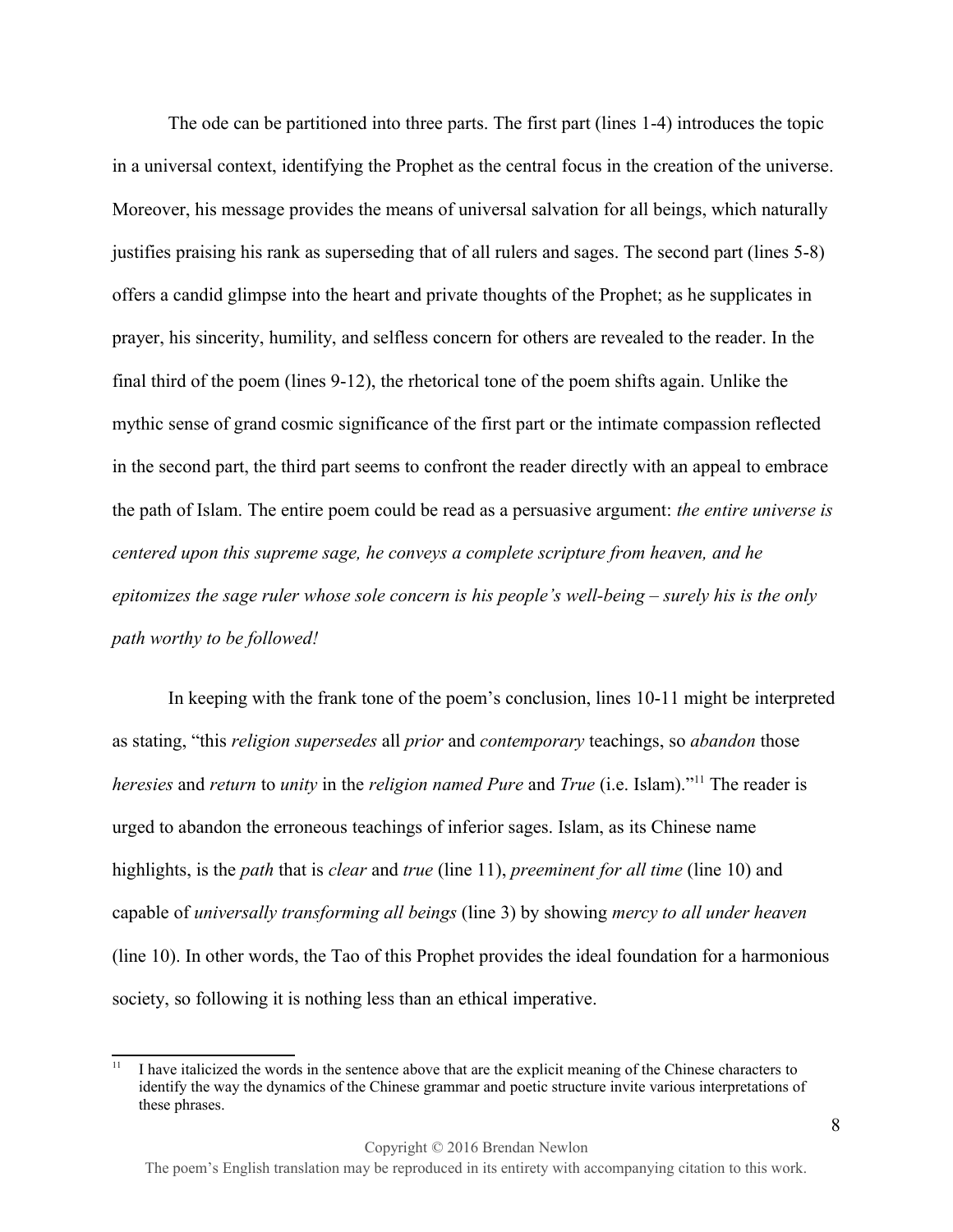It is also possible that the poem's final lines were written to approximate, in elegant Chinese verse, the Islamic testification of faith (*shahadah*), sincere utterance of which constitutes a formal conversion to the religion of Islam. The shahadah is a declaration of faith that is usually pronounced in Arabic and consisting of two parts. The first part couples a rejection and negation of false deities with an affirmation of the one supreme God. The Arabic phrase, *lā ʾilāha ʾillāllāh*, might literally be rendered "no [false] gods – only the one God." If we read the emperor's phrase *jiangxie guiyi* (line 11) as a parallel of this construction, it constitutes a declaration "[I] reject false belief – returning to The One."

The words *zhigui shengren*, translated above as "most noble sage" (line 12), might intentionally convey two meanings at once. Although I interpreted *zhigui* adjectivally to describe the prophet as *the most noble*, this may not fully capture the intended meaning. The numerous references in his poem attest to the emperor's sophisticated knowledge of Islamic religious concepts and phrases, so we can be certain that he understood the centrality of the shahada within Islamic discourse. In the genre of Islamic songs and poems to which the emperor's ode belongs, the shahada is also frequently repeated as a chant, chorus, or refrain. With this in mind, we must consider an alternative reading.

The meter of the poem limits each line to two sets of four syllables each, which leaves little room to spare for possessive articles, nonetheless, *zhigui* could represent a separate noun. In that case, *zhigui shengren* would become a statement of relationship based upon a possessive noun: "Muhammad is the sage of the Ultimate-Cherished." This mirrors the second half of the shadaha: *muḥammadur-rasūlu-llāh*, or "Muhammad is the messenger of God." In fact, it would be difficult to express the same meaning more eloquently within the poem's strictly metered format. Considering the ease with which the line could be read in this way and the strong

Copyright © 2016 Brendan Newlon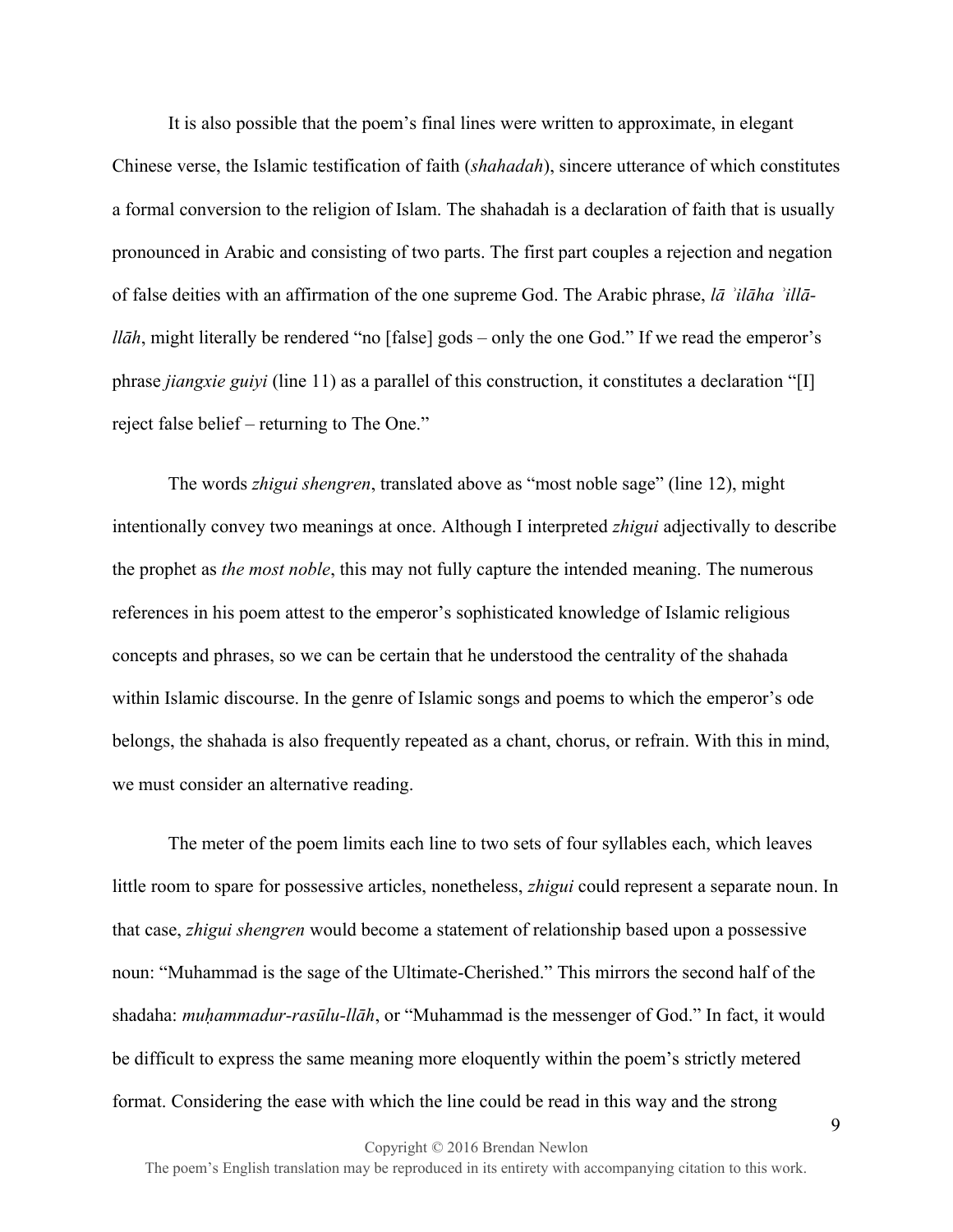expectation that any work in this genre would prominently include the shahada, it is probable that the parallelism between these lines of poetry in Chinese and the Islamic testification of faith in Arabic was intentional.

Whether or not Emperor Zhu Yuanzhang intended to declare himself to be Muslim by glossing the Islamic testification of faith in the final lines of his poem praising the Prophet remains a matter of minor literary and historical debate, but the central message of his poem is clear: "Muhammad is the most noble sage."